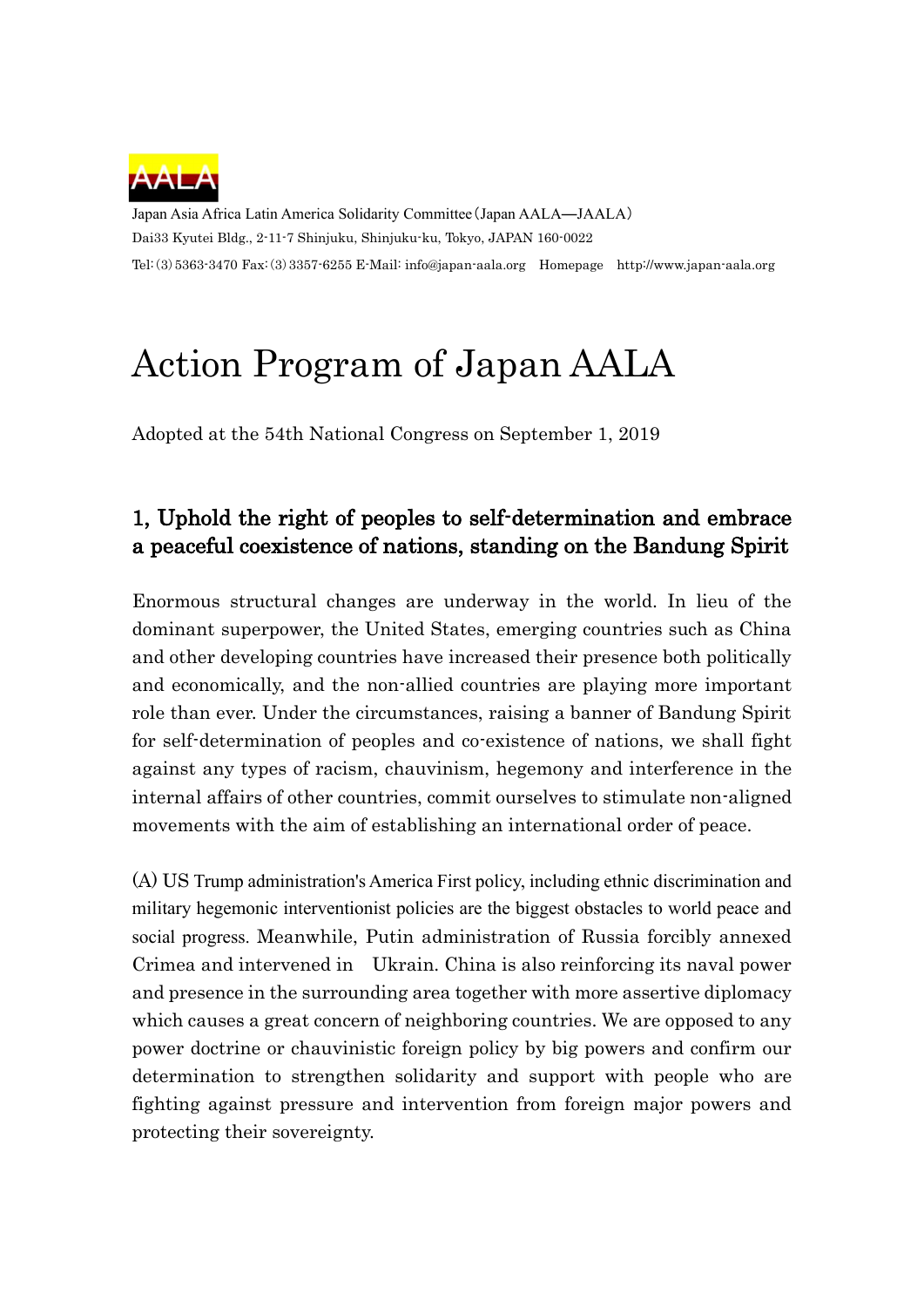(B) Northeast Asia, which had been nervous about North Korea's nuclear weapon program, began to move toward peace again. We welcomed the Panmunjom Declaration (April 2018) and Pyongyang Declaration (September 2018) by the leaders of North and South Korea, and the joint statement of the first US-North Korea Summit (June 2018). We call on the diplomatic efforts of the countries concerned to end the Korean War, conclude a peace agreement, and denuclearize the Korean Peninsula. We are opposed to military buildup and exercises in North East Asia by using excuse of so called "North Korea Threat Theory" or deterrence.

(C)In Southeast Asia, ASEAN, which stands on the basic agreement to resolve conflicts through negotiations and avoid interference to internal affairs, is making an effort to build a framework of a community of peace in whole East Asia, based on the Treaty of Amistad and Cooperation (TAC). In addition, even in Central Asia, the former Soviet countries are moving towards regional cooperation and non-nuclear and non-military alliance. We will strengthen solidarity with peoples and governments of these countries in order to create a "Community of Peace, Cooperation and Prosperity in East Asia". To that end, we will step up a signature-collecting campaign in Japan for a petition to leaders of the East Asia Summit to support the idea.

(D) Any international conflict including the territorial disputes should be settled by talks, in conformity with international law. We oppose militarization in the South China Sea and unilateral change of status quo by use of military forces. We strongly hope that the disputes be resolved by effective implementation of "DOC" and early realization of "COC".

(E) We oppose US pressure and interference into Latin America and Caribbean countries. We support people's struggle of Cuba, Nicaragua and Venezuela for their sovereignty and independence from US domination, reginal integration and fights against neo liberal policies.

(F) We oppose unlawful occupation of Palestine by Israeli and its military rule, and support Palestinians struggle for their right to self-determination including the right to build their own state. We will strengthen educational and propagation activity for their cause in Japan and organize a signaturecollecting campaign to push Japanese government to recognize statehood of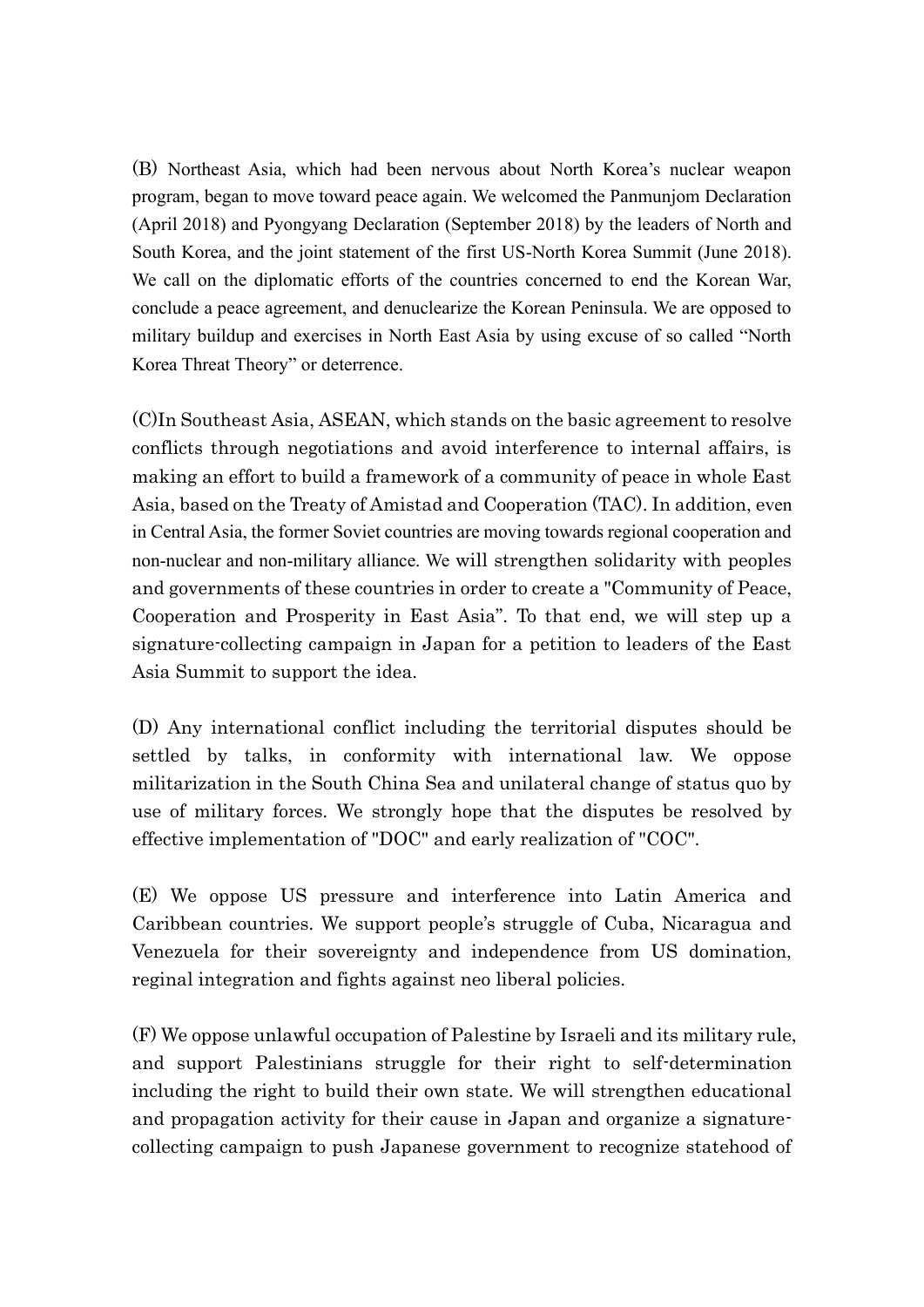the autonomous government of Palestine. We protest against Abe administration's approval for Japanese companies to export weapons to Israel.as well as joint research program between two countries.

(G) We reject any terrorism and war against terrorism as well. We must cut off the vicious circle of terrorism and war, so that UN-should play a central role to implement measures to eradicate terrorism based on international law and human rights. Efforts must continue to remove hotbeds of terrorism such as poverty and injustice at the same time. Terrorism should not be linked with specific religion or culture. Dialogue and coexistence must be promoted between different civilizations. For this purpose, we will promote dialogue and exchange of ideas among different religious and cultural organizations.

(H) We call for protection of economic sovereignty of the peoples and strongly oppose the Trans Pacific Partnership (TPP) agreement and the Japan-Europe Free Collaboration Agreement (EPA) as well which gravely infringe the right of food security and economic sovereignty of nations. We will continue to work with Japanese consumer organization and family farmer's association and establish solidarity with movements of people in the world who are fighting for food and economic sovereignty.

(I) We support the 2030 Agenda for Sustainable Development adopted by the United Nations. We will work together with the peoples concerned to protect the global environment in line with 17 "Sustainable Development Goals (SDGs)". We share grave concern of the people on the climate change and environmental disruption. We demand all countries to quickly ratify Paris Convention and work with the world movement for the preservation of the global environment.

#### 2. Eliminate nuclear weapons and dissolve military alliances

Military alliance, a relic of the Cold War and once tool of the power to rule the world, is being gradually outdated, disintegrated and dysfunctional. In place, a new regional integrated community of nations with spirit of peace and cooperation has been formed in Southeast Asia, Central and South America, Caribbean and other areas. The feature of the community is that they do not make hypothetical enemy outside and are engaged in with equal qualification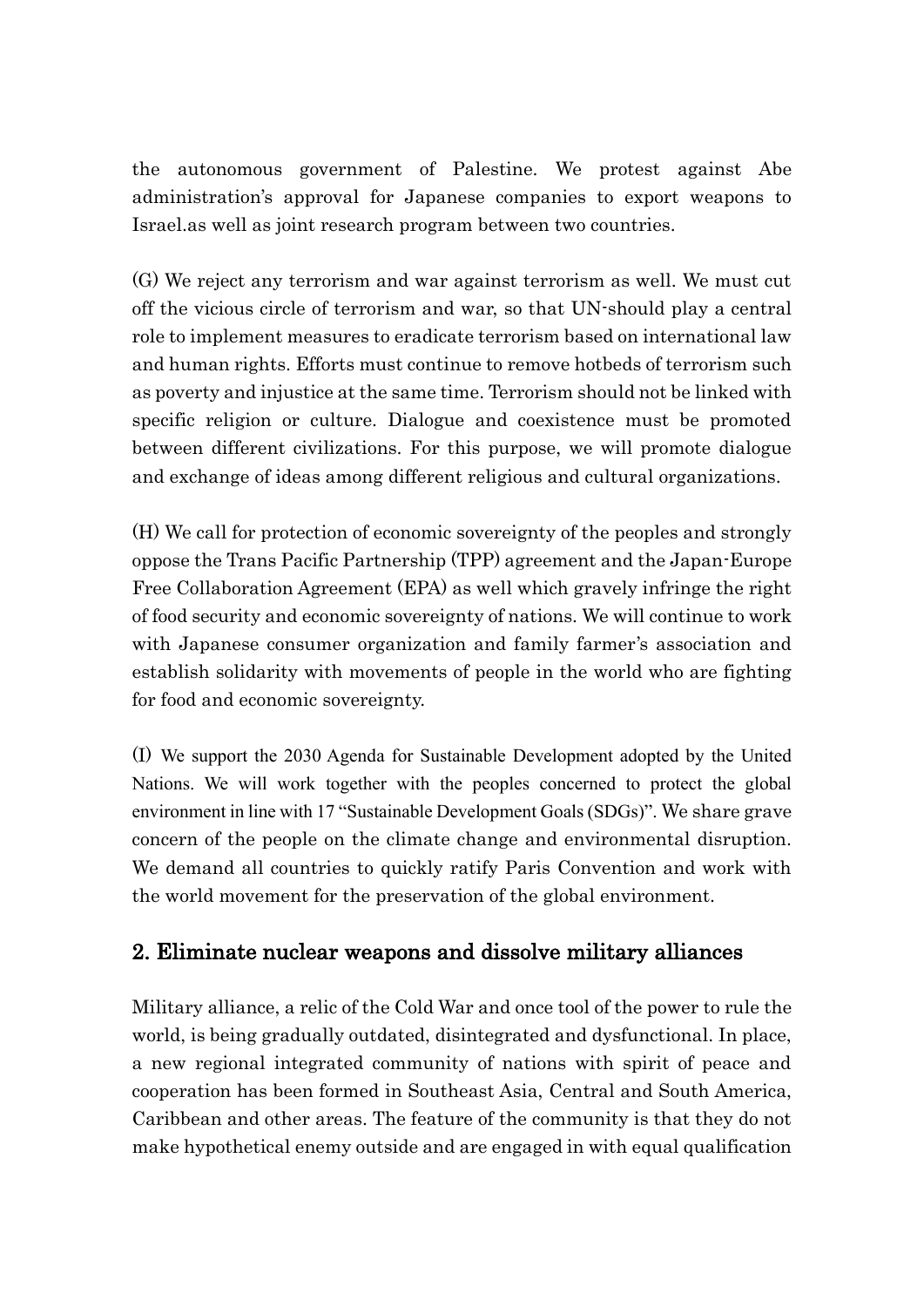of member states. Nuclear-free zones have been established in five continents. In the end, the Treaty on the Prohibition of Nuclear Weapons was adopted in favor of 122 United Nations member countries in 2017. Being encouraged by this global tendency, we commit ourselves to work for elimination of nuclear weapons and dissolution of military alliances, aiming at establishing nonnuclear, non-allied, neutral Japan through abrogation of the Japan-U.S. Mutual Security Treaty and strengthen solidarity with Non Allied Movement.

(A) Japan is the only country to have suffered atomic bombs. Together with victims of

A-bombs, the "Hibakusha", we have been vigorously engaged in grass roots anti-nuclear movement for abolition of nuclear weapons. We welcome the adoption of the treaty on the prohibition of nuclear weapons at the UN Conference in 2017 as an epoch making development in the history of nuclear disarmament. We urge the Japanese government to promptly sign and the Diet to ratify the treaty. As a member of the observer organization of the Non-Aligned Summit Meeting, we encourage all non-allied countries to participate in the treaty as early as possible and push the countries under nuclear umbrella to change their negative attitude and join the treaty. We will participate in the 2020 NPT Review Conference in cooperation with other organizations.

(B)There are more than 100 US military bases and installations with nearly 50,000 US

servicemen and their families stationed in Japan under the US-Japan Mutual Security Treaty which puts an unreasonable burden on Japanese citizens. The US forces in Japan are commissioned to intervene all over the world. We believe that they are not helpful for stabilizing Asia but on the contrary they have caused conflicts and confrontation in Indo Pacific region. They will rather hinder the Asian people's effort to create a new order of peace and coexistence. Utilizing every opportunity including international conferences and foreign visits, we will present a real picture of US bases and reality of the Japan-US Security Arrangements, strengthening solidarity with the No-Aliened Movement and anti-foreign bases campaign in the world.

(C) We support the All Okinawa Campaign led by Governor Denny Tamaki of Okinawa Prefecture to oppose construction of a new US military base at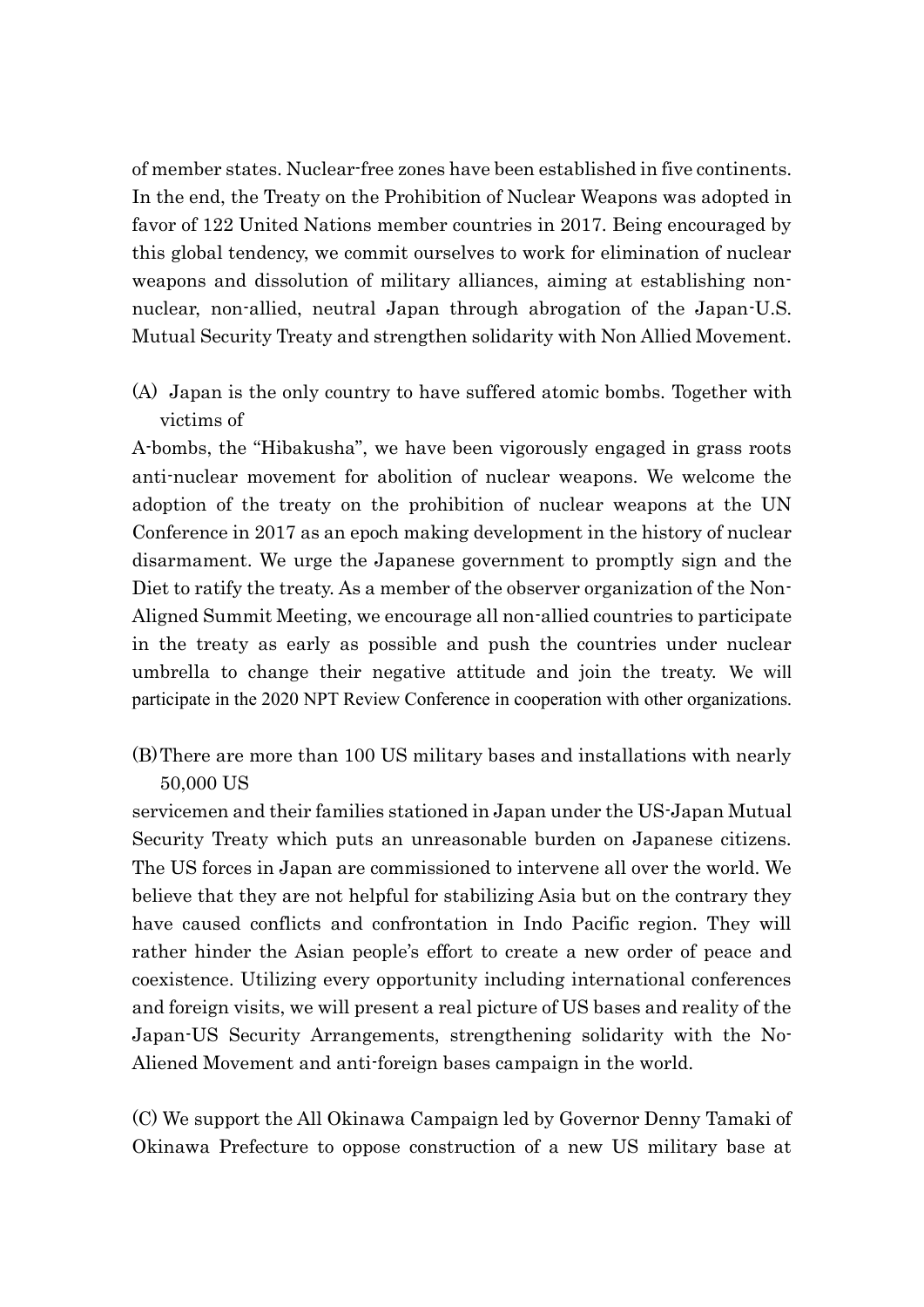Henoko. We will work with Okinawan people to achieve the goal of "a Peaceful and Free Okinawa", which has gained Asian and African people's support since the first Asia-Africa Peoples Conference in 1957, and collaborate with international solidarity movement to support struggle of the people of Okinawa. We will organize solidarity and support tour to Okinawa to encourage the people.

(D) We oppose reinforcement of US military bases in Japan and work together with peace organization movements calling for removal of those bases. We strongly oppose the US military forces utilizing Japanese territory as their training bases, deploying Osprey in Okinawa and Yokota and also using Kisarazu as their maintenance base. We will promote and support anti-base struggles throughout Japan. We demand a revision of the "Japan-US Status of Forces Agreement", signed in 1960, which stipulate extraterritorial rights of US servicemen, violating significantly Japanese sovereignty and human rights.

(E) We object to the Japan-US joint military operation following the new guidelines agreed between both countries. We also oppose overseas dispatch of the Japanese Self-Defense Forces and its serving abroad. The SDF base in Djibouti must be closed. Japan should not intervene in the territorial dispute in the South China Sea. We strongly oppose the dispatch of SDF to the area and joint military exercises with the US forces. We oppose the large military buildup of Japanese Defense Forces designed by the government's "Defense Plan Outline" and the "Medium-term Defense Force Development Plan" adopted at the end of 2018, We oppose the construction of the SDF base on the Sakishima Islands in Okinawa. We require the government to stop a large volume purchase of US military weapons as is told by the Trump administration. We oppose any weapons trade fair held in Japan.

#### 3, Embrace pacifism, protect and make use the Article 9 of the **Constitution**

The Abe administration, together with the Komei party, is reinforcing the Japan-U.S. Military alliance, pushing through series of reactionary legislations to allow the SDF be engaged in a war beyond the territory. They are attempting to revise the Article 9 of the Constitution which stipulates to renounce a sovereign right of war and prohibit holding armed forces. This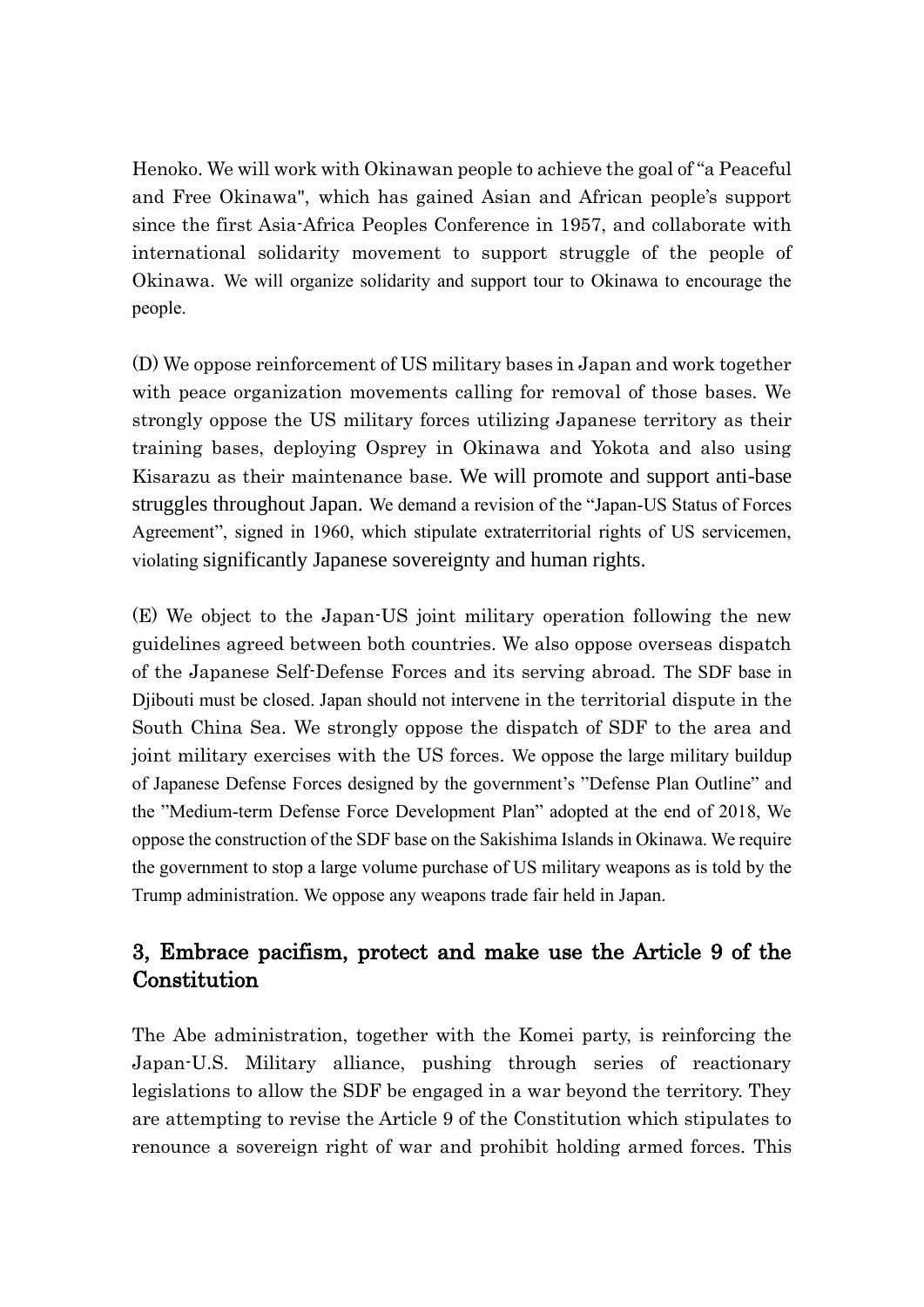attempt is closely linked to an ambition of right wing reactionary forces to restore the imperial power of Japan. Such move should not only ruin the credibility that Japan has built up in the international society as a pacifist country, but also may lead to repeat mistakes of interfering in other countries and antagonizing people of the AALA. We will stop such attempts and pursue cooperation and coexistence among nations in Asia and rest of the world through peaceful diplomacy based on Article 9 of the constitution.

Many Japanese media spread a lot of distorted reports from the standpoint of beautifying their subordination with the United States on the premise of supporting the Japan-US alliance. They ignore or report very little about the people's peace

movement to remove the US military base. Global media reports are quite biased and onesided, not criticize global enterprise but distorted view on developments of countries fighting US intervention. We need to require factual reports, inspiring the media and media unions, who are working in the position of power monitoring.

(A) We will reinforce our cooperation with opposition parties and group of citizens to stop constitutional amendment of the Article 9, invalidate unconstitutional security legislations and the cabinet decision which make Japan possible to exercise collective self-defense rights. We will also focus our efforts to push the Abe administration to resign and establish a new coalition government which can promote a more independent and peaceful diplomacy based on the spirit of Article 9.

(B) The Abe administration rammed through "Conspiracy Law", aiming at the suppression of the opposition. It is the part of important measures towards war, and will bring serious obstacles to our international solidarity activities. We will fight for abolition of the law. We also oppose the implementation of the Secret Protection Law and fight against the government intervention to the freedom of press and speech. We are opposed to arms exports and industry-university joint research for the purpose of strengthening military power.

(C) Abe Administration and some of the conservative parties will not accept the historical fact of the war of aggression carried out by the Japanese imperial forces to Asian countries. Their distorted perceptions of the history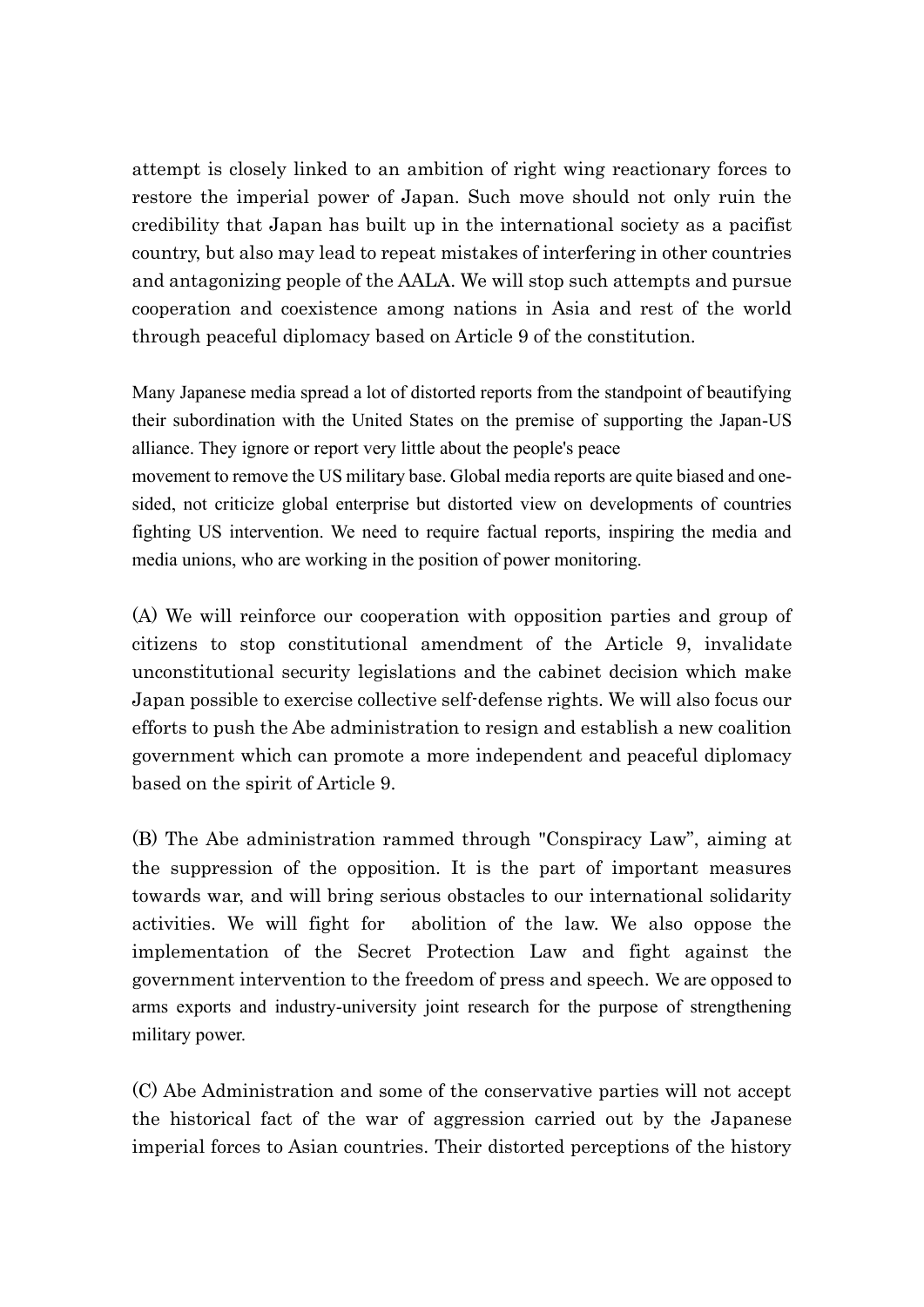must be corrected. In this respect we support full implementation of the Kohno statement on the Japanese army "comfort women" and the Murayama statement which admitted responsibility of Japanese authority for the past colonial rule and war of aggression. We urge the Japanese government to sincerely respond to the request by the Korean government to review the agreement made in 2015 between both countries to restore human dignity and rights of former comfort women.

(D) We will keep sending out to the world facts of the accident of the Fukushima nuclear power plant and risks of nuclear power to the environment and human lives. We oppose the reactivation of nuclear power plants and export of nuclear facilities. We demand relief and support of victims of nuclear power plant accident, and complete revival of the stricken area. We will promote use of renewable energy to replace all nuclear power plants.

(E) We oppose governmental interventions in public education to protect democratic education system. We protest against government intervention on the adoption of the school textbooks. We oppose making moral education mandatory and reintroduction of the old imperial rescript on education.

(F) We promote movements to protect rights and livelihood of foreign residents in Japan. We condemn any type of ethnic contempt and hate crimes. We encourage efforts to eliminate discrimination against Korean schools in Japan as urged by the United Nations Committee on the Elimination of Discrimination against Human Rights.

(G) To promote gender equality, we support signature campaigns, i.e., petition to ratify the Protocol to Eliminate Discrimination against Women, to abolish discrimination provisions in civil law and family registration law, and the petition to request amendment of the law.

## 4. Reinforce solidarity with non-aligned movement and extend people's level interaction

(A) We will strengthen solidarity with non-aligned movement through Asia-